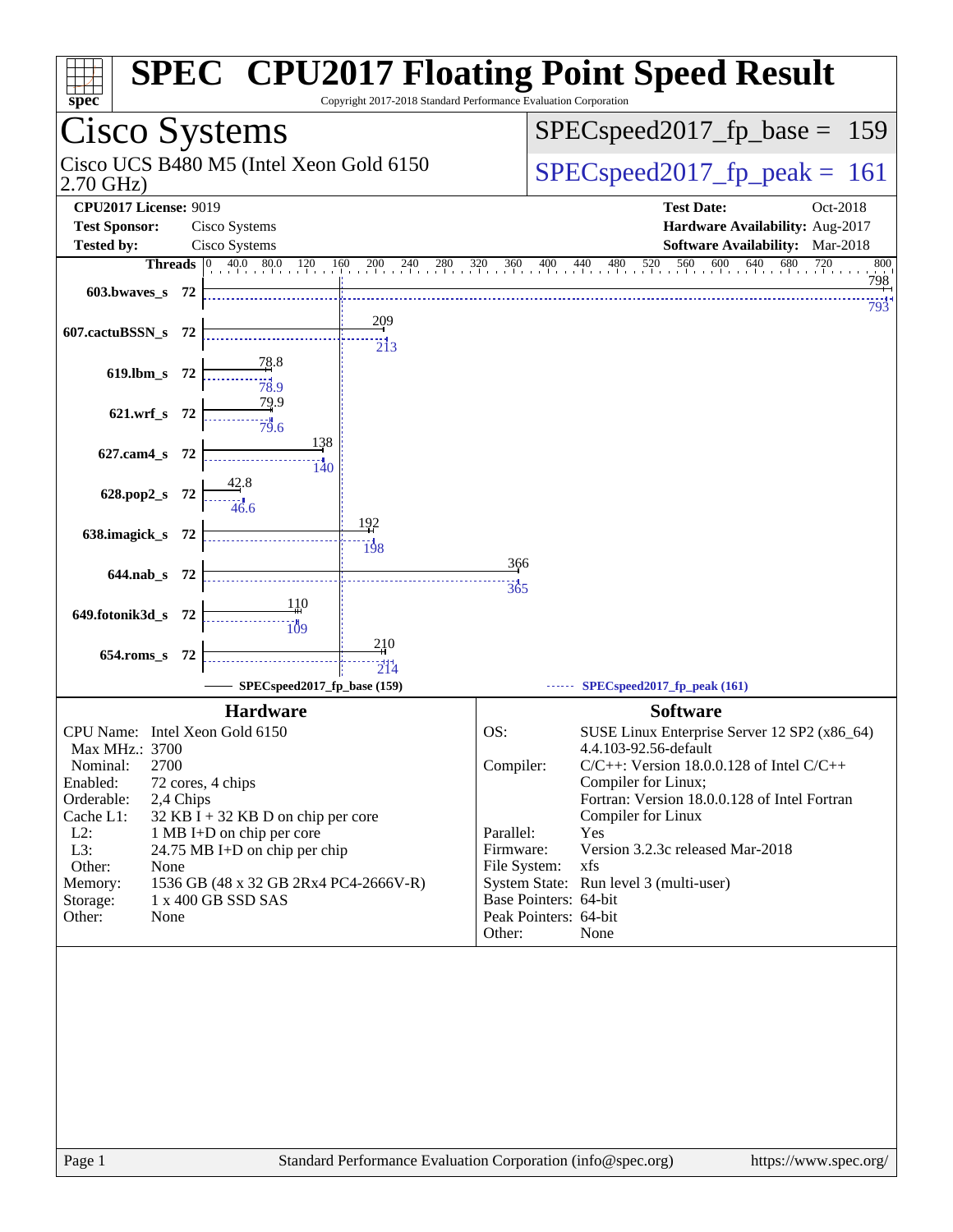

Copyright 2017-2018 Standard Performance Evaluation Corporation

### Cisco Systems

2.70 GHz) Cisco UCS B480 M5 (Intel Xeon Gold 6150  $SPECspeed2017$  fp\_peak = 161

SPECspeed2017 fp base =  $159$ 

**[CPU2017 License:](http://www.spec.org/auto/cpu2017/Docs/result-fields.html#CPU2017License)** 9019 **[Test Date:](http://www.spec.org/auto/cpu2017/Docs/result-fields.html#TestDate)** Oct-2018 **[Test Sponsor:](http://www.spec.org/auto/cpu2017/Docs/result-fields.html#TestSponsor)** Cisco Systems **[Hardware Availability:](http://www.spec.org/auto/cpu2017/Docs/result-fields.html#HardwareAvailability)** Aug-2017

## **[Tested by:](http://www.spec.org/auto/cpu2017/Docs/result-fields.html#Testedby)** Cisco Systems **[Software Availability:](http://www.spec.org/auto/cpu2017/Docs/result-fields.html#SoftwareAvailability)** Mar-2018

#### **[Results Table](http://www.spec.org/auto/cpu2017/Docs/result-fields.html#ResultsTable)**

|                                  | <b>Base</b>    |                |       |                |       |                |            | <b>Peak</b>    |                |              |                |              |                |              |
|----------------------------------|----------------|----------------|-------|----------------|-------|----------------|------------|----------------|----------------|--------------|----------------|--------------|----------------|--------------|
| <b>Benchmark</b>                 | <b>Threads</b> | <b>Seconds</b> | Ratio | <b>Seconds</b> | Ratio | <b>Seconds</b> | Ratio      | <b>Threads</b> | <b>Seconds</b> | <b>Ratio</b> | <b>Seconds</b> | <b>Ratio</b> | <b>Seconds</b> | <b>Ratio</b> |
| 603.bwayes_s                     | 72             | 73.9           | 799   | 73.9           | 798   | 74.7           | 789        | 72             | 73.8           | 799          | 74.5           | 792          | 74.4           | <b>793</b>   |
| 607.cactuBSSN s                  | 72             | 79.9           | 209   | 79.5           | 210   | 79.9           | 209        | 72             | 78.1           | 213          | 78.4           | 213          | 78.3           | 213          |
| $619.$ lbm s                     | 72             | 66.3           | 79.0  | 72.0           | 72.7  | 66.5           | 78.8       | 72             | 66.3           | 79.0         | 66.4           | 78.9         | 66.4           | 78.8         |
| $621.wrf$ s                      | 72             | 169            | 78.3  | 166            | 79.9  | 165            | 80.1       | 72             | 166            | 79.6         | 171            | 77.4         | 165            | 80.2         |
| $627$ .cam $4$ <sub>S</sub>      | 72             | 63.6           | 139   | 64.1           | 138   | 64.1           | 138        | 72             | 63.9           | 139          | 63.2           | 140          | 63.5           | 140          |
| $628.pop2_s$                     | 72             | 274            | 43.3  | 278            | 42.8  | 279            | 42.6       | 72             | 255            | 46.6         | 248            | 47.9         | 257            | 46.2         |
| 638.imagick_s                    | 72             | 75.1           | 192   | 73.2           | 197   | 75.0           | 192        | 72             | 73.0           | 198          | 72.7           | 198          | 72.9           | <u>198</u>   |
| $644$ .nab s                     | 72             | 47.8           | 366   | 47.9           | 365   | 47.7           | 366        | 72             | 47.9           | 365          | 47.7           | 366          | 47.8           | 365          |
| 649.fotonik3d s                  | 72             | 80.1           | 114   | 85.5           | 107   | 82.9           | <b>110</b> | 72             | 82.4           | 111          | 84.7           | 108          | 83.6           | <u>109</u>   |
| $654$ .roms s                    | 72             | 75.9           | 207   | <u>74.8</u>    | 210   | 74.4           | 212        | 72             | 71.5           | 220          | 73.5           | 214          | 75.0           | 210          |
| $SPECspeed2017$ fp base =<br>159 |                |                |       |                |       |                |            |                |                |              |                |              |                |              |

**[SPECspeed2017\\_fp\\_peak =](http://www.spec.org/auto/cpu2017/Docs/result-fields.html#SPECspeed2017fppeak) 161**

Results appear in the [order in which they were run.](http://www.spec.org/auto/cpu2017/Docs/result-fields.html#RunOrder) Bold underlined text [indicates a median measurement](http://www.spec.org/auto/cpu2017/Docs/result-fields.html#Median).

#### **[Operating System Notes](http://www.spec.org/auto/cpu2017/Docs/result-fields.html#OperatingSystemNotes)**

Stack size set to unlimited using "ulimit -s unlimited"

#### **[General Notes](http://www.spec.org/auto/cpu2017/Docs/result-fields.html#GeneralNotes)**

Environment variables set by runcpu before the start of the run: KMP\_AFFINITY = "granularity=fine,compact" LD\_LIBRARY\_PATH = "/opt/cpu2017/lib/ia32:/opt/cpu2017/lib/intel64" OMP\_STACKSIZE = "192M"

 Binaries compiled on a system with 1x Intel Core i7-4790 CPU + 32GB RAM memory using Redhat Enterprise Linux 7.4 Transparent Huge Pages enabled by default Prior to runcpu invocation Filesystem page cache synced and cleared with: sync; echo 3> /proc/sys/vm/drop\_caches Yes: The test sponsor attests, as of date of publication, that CVE-2017-5754 (Meltdown) is mitigated in the system as tested and documented. Yes: The test sponsor attests, as of date of publication, that CVE-2017-5753 (Spectre variant 1) is mitigated in the system as tested and documented. Yes: The test sponsor attests, as of date of publication, that CVE-2017-5715 (Spectre variant 2) is mitigated in the system as tested and documented.

#### **[Platform Notes](http://www.spec.org/auto/cpu2017/Docs/result-fields.html#PlatformNotes)**

BIOS Settings: Intel HyperThreading Technology set to Disabled CPU performance set to Enterprise

**(Continued on next page)**

Page 2 Standard Performance Evaluation Corporation [\(info@spec.org\)](mailto:info@spec.org) <https://www.spec.org/>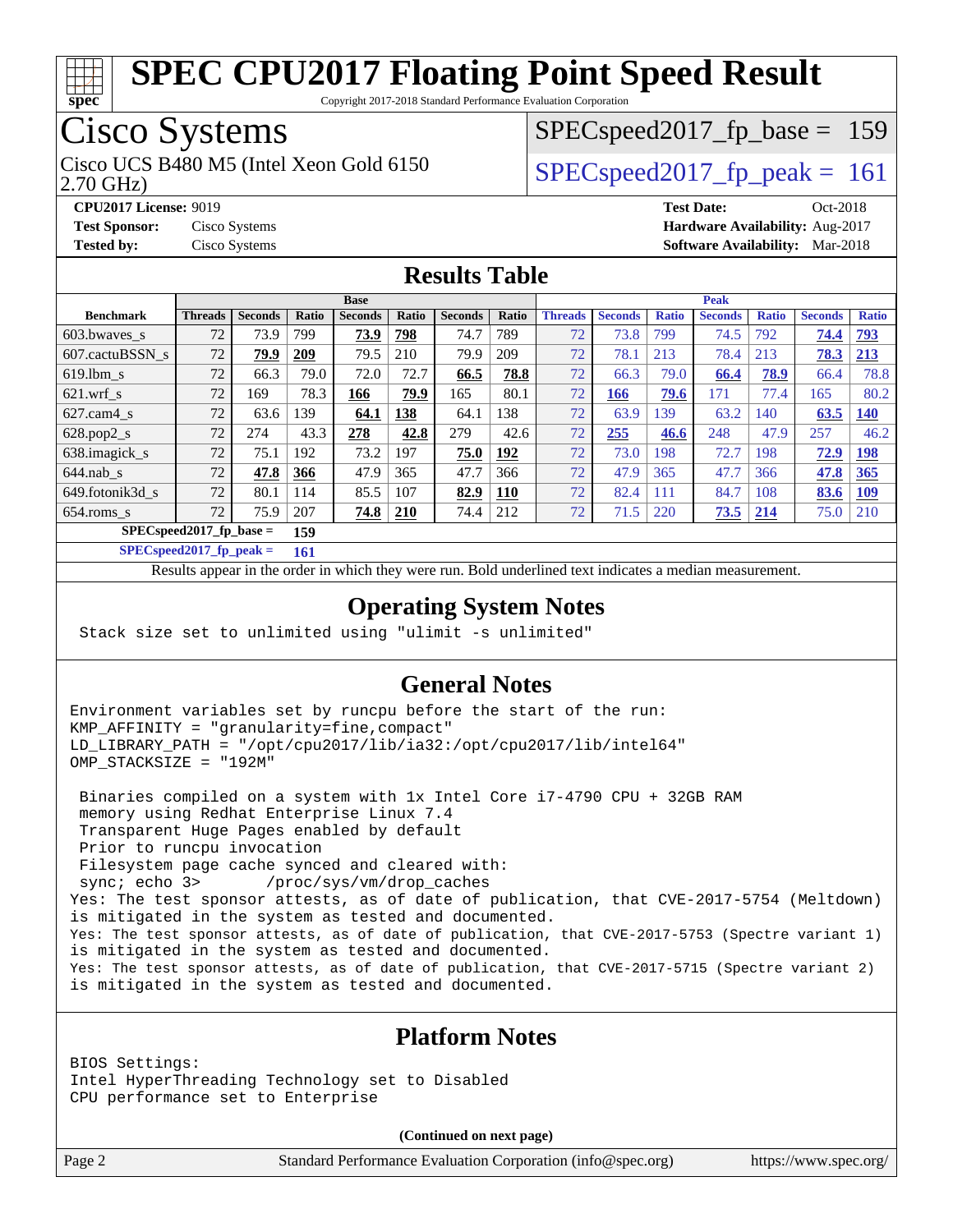

Copyright 2017-2018 Standard Performance Evaluation Corporation

## Cisco Systems

[SPECspeed2017\\_fp\\_base =](http://www.spec.org/auto/cpu2017/Docs/result-fields.html#SPECspeed2017fpbase) 159

2.70 GHz)

Cisco UCS B480 M5 (Intel Xeon Gold 6150  $SPEC speed2017_fpcak = 161$ 

**[CPU2017 License:](http://www.spec.org/auto/cpu2017/Docs/result-fields.html#CPU2017License)** 9019 **[Test Date:](http://www.spec.org/auto/cpu2017/Docs/result-fields.html#TestDate)** Oct-2018 **[Test Sponsor:](http://www.spec.org/auto/cpu2017/Docs/result-fields.html#TestSponsor)** Cisco Systems **[Hardware Availability:](http://www.spec.org/auto/cpu2017/Docs/result-fields.html#HardwareAvailability)** Aug-2017 **[Tested by:](http://www.spec.org/auto/cpu2017/Docs/result-fields.html#Testedby)** Cisco Systems **[Software Availability:](http://www.spec.org/auto/cpu2017/Docs/result-fields.html#SoftwareAvailability)** Mar-2018

#### **[Platform Notes \(Continued\)](http://www.spec.org/auto/cpu2017/Docs/result-fields.html#PlatformNotes)**

| Power Performance Tuning set to OS Controls<br>SNC set to Disabled<br>Patrol Scrub set to Disabled<br>Sysinfo program /opt/cpu2017/bin/sysinfo<br>running on linux-vb5q Mon Oct 22 23:53:53 2018                                                                                                                                                                                      | Rev: r5797 of 2017-06-14 96c45e4568ad54c135fd618bcc091c0f<br>SUT (System Under Test) info as seen by some common utilities.                                                                                                                                                                                                                                                                                                                                                                          |                       |
|---------------------------------------------------------------------------------------------------------------------------------------------------------------------------------------------------------------------------------------------------------------------------------------------------------------------------------------------------------------------------------------|------------------------------------------------------------------------------------------------------------------------------------------------------------------------------------------------------------------------------------------------------------------------------------------------------------------------------------------------------------------------------------------------------------------------------------------------------------------------------------------------------|-----------------------|
| For more information on this section, see                                                                                                                                                                                                                                                                                                                                             | https://www.spec.org/cpu2017/Docs/config.html#sysinfo                                                                                                                                                                                                                                                                                                                                                                                                                                                |                       |
| From /proc/cpuinfo<br>4 "physical id"s (chips)<br>72 "processors"<br>cpu cores : 18<br>siblings : 18                                                                                                                                                                                                                                                                                  | model name : Intel(R) Xeon(R) Gold 6150 CPU @ 2.70GHz<br>cores, siblings (Caution: counting these is hw and system dependent. The following<br>excerpts from /proc/cpuinfo might not be reliable. Use with caution.)<br>physical 0: cores 0 1 2 3 4 8 9 10 11 16 17 18 19 20 24 25 26 27<br>physical 1: cores 0 1 2 3 4 8 9 10 11 16 17 18 19 20 24 25 26 27<br>physical 2: cores 0 1 2 3 4 8 9 10 11 16 17 18 19 20 24 25 26 27<br>physical 3: cores 0 1 2 3 4 8 9 10 11 16 17 18 19 20 24 25 26 27 |                       |
| From 1scpu:<br>Architecture:<br>$CPU$ op-mode(s):<br>Byte Order:<br>CPU(s):<br>On-line $CPU(s)$ list:<br>Thread(s) per core:<br>$Core(s)$ per socket:<br>Socket(s):<br>NUMA $node(s):$<br>Vendor ID:<br>CPU family:<br>Model:<br>Model name:<br>Stepping:<br>CPU MHz:<br>$CPU$ $max$ $MHz$ :<br>CPU min MHz:<br>BogoMIPS:<br>Virtualization:<br>L1d cache:<br>Lli cache:<br>L2 cache: | x86 64<br>32-bit, 64-bit<br>Little Endian<br>72<br>$0 - 71$<br>$\mathbf{1}$<br>18<br>4<br>4<br>GenuineIntel<br>6<br>85<br>$Intel(R) Xeon(R) Gold 6150 CPU @ 2.70GHz$<br>4<br>2611.461<br>3700.0000<br>1200.0000<br>5399.98<br>$VT - x$<br>32K<br>32K<br>1024K<br>(Continued on next page)                                                                                                                                                                                                            |                       |
| Page 3                                                                                                                                                                                                                                                                                                                                                                                | Standard Performance Evaluation Corporation (info@spec.org)                                                                                                                                                                                                                                                                                                                                                                                                                                          | https://www.spec.org/ |
|                                                                                                                                                                                                                                                                                                                                                                                       |                                                                                                                                                                                                                                                                                                                                                                                                                                                                                                      |                       |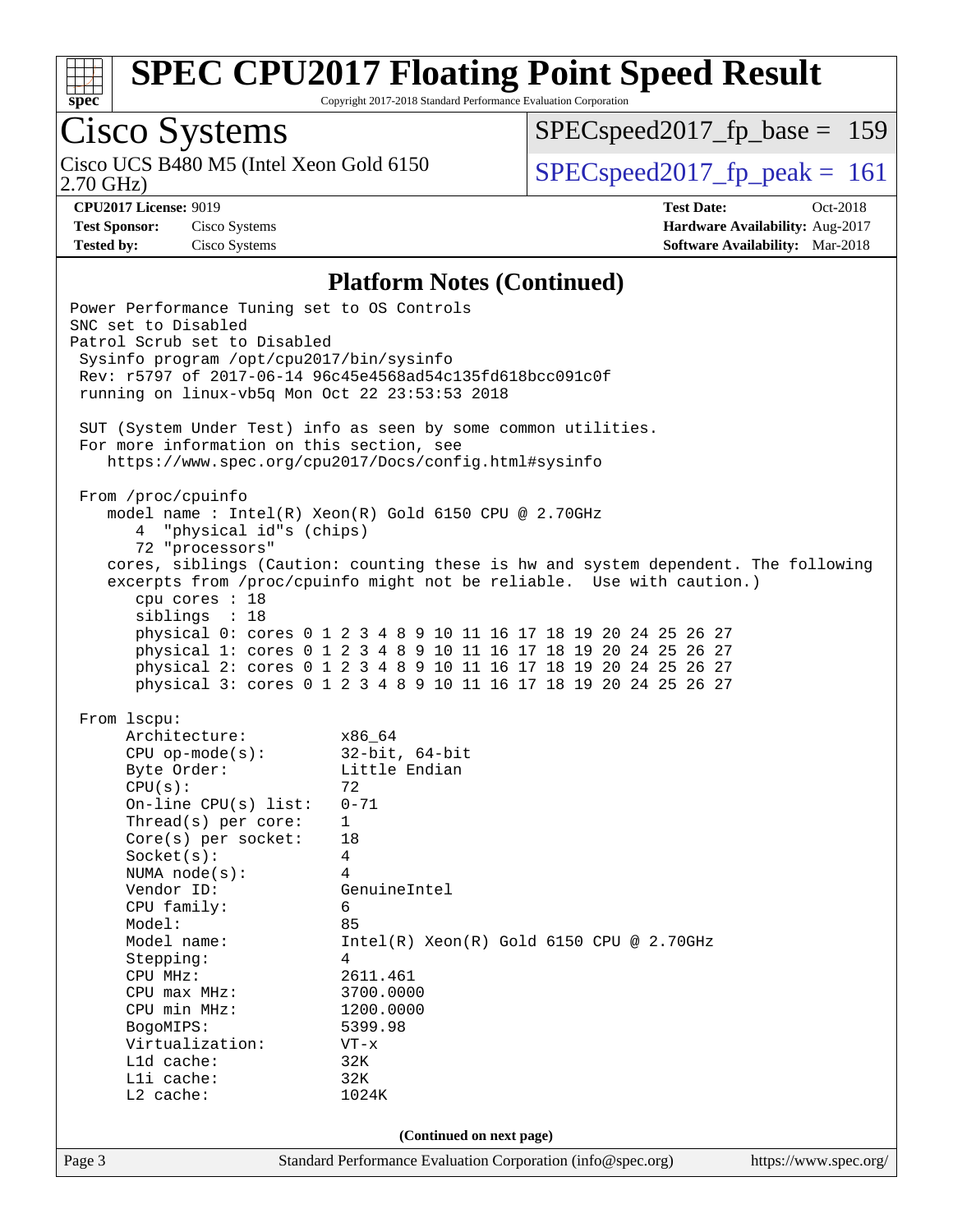

 Hugepagesize: 2048 kB From /etc/\*release\* /etc/\*version\*

**(Continued on next page)**

 node 0 1 2 3 0: 10 21 21 21 1: 21 10 21 21 2: 21 21 10 21 3: 21 21 21 10

 MemTotal: 1583751252 kB HugePages\_Total: 0

From /proc/meminfo

Page 4 Standard Performance Evaluation Corporation [\(info@spec.org\)](mailto:info@spec.org) <https://www.spec.org/>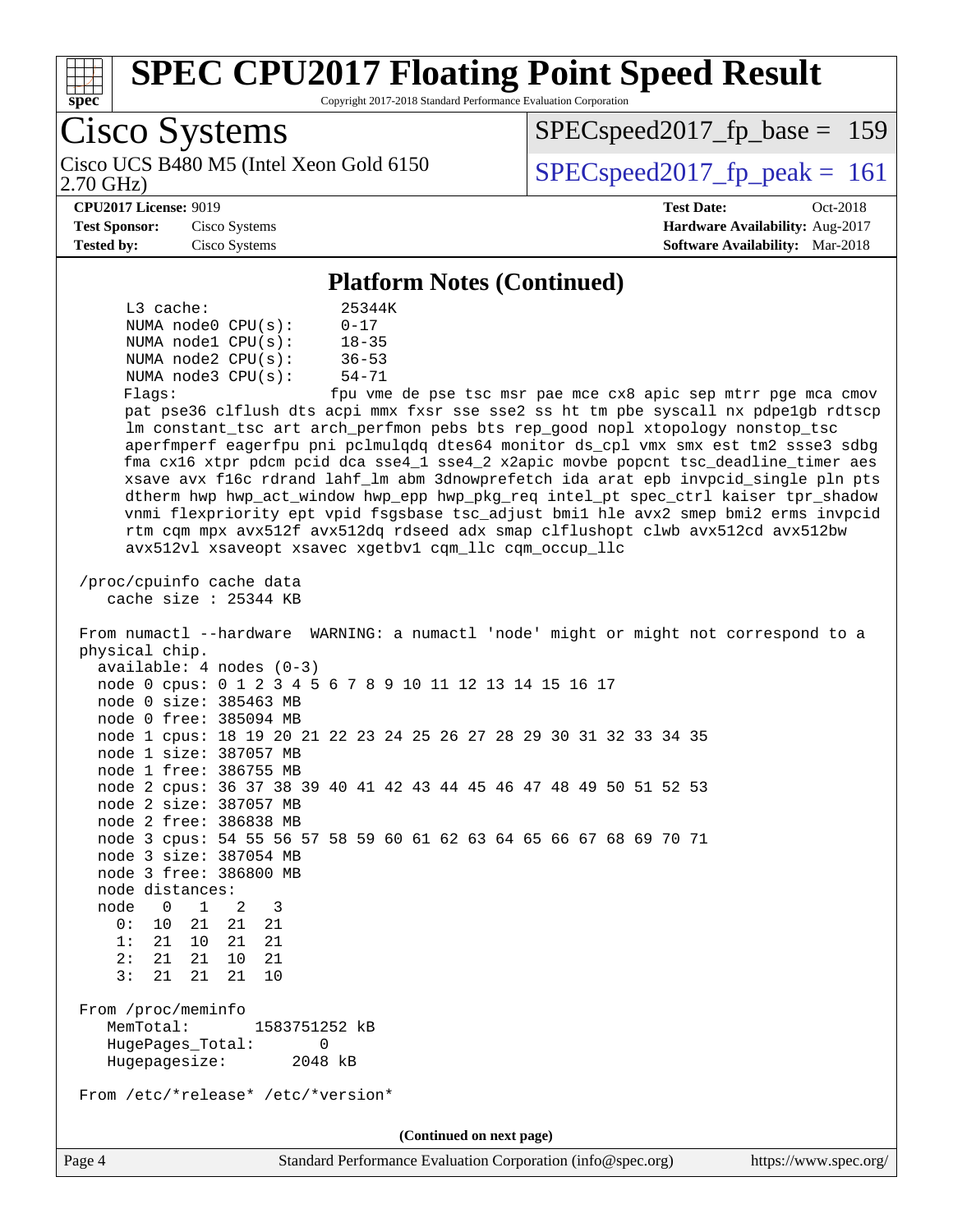

Copyright 2017-2018 Standard Performance Evaluation Corporation

# Cisco Systems<br>Cisco UCS B480 M5 (Intel Xeon Gold 6150)

2.70 GHz)

[SPECspeed2017\\_fp\\_base =](http://www.spec.org/auto/cpu2017/Docs/result-fields.html#SPECspeed2017fpbase) 159

 $SPEC speed2017_fp\_peak = 161$ 

**[Test Sponsor:](http://www.spec.org/auto/cpu2017/Docs/result-fields.html#TestSponsor)** Cisco Systems **[Hardware Availability:](http://www.spec.org/auto/cpu2017/Docs/result-fields.html#HardwareAvailability)** Aug-2017 **[Tested by:](http://www.spec.org/auto/cpu2017/Docs/result-fields.html#Testedby)** Cisco Systems **[Software Availability:](http://www.spec.org/auto/cpu2017/Docs/result-fields.html#SoftwareAvailability)** Mar-2018

**[CPU2017 License:](http://www.spec.org/auto/cpu2017/Docs/result-fields.html#CPU2017License)** 9019 **[Test Date:](http://www.spec.org/auto/cpu2017/Docs/result-fields.html#TestDate)** Oct-2018

#### **[Platform Notes \(Continued\)](http://www.spec.org/auto/cpu2017/Docs/result-fields.html#PlatformNotes)**

| SuSE-release:<br>SUSE Linux Enterprise Server 12 (x86_64)                                                                                                                                                                                                                                                                                                                                                                   |  |
|-----------------------------------------------------------------------------------------------------------------------------------------------------------------------------------------------------------------------------------------------------------------------------------------------------------------------------------------------------------------------------------------------------------------------------|--|
| $VERSION = 12$                                                                                                                                                                                                                                                                                                                                                                                                              |  |
| $PATCHLEVEL = 2$                                                                                                                                                                                                                                                                                                                                                                                                            |  |
| # This file is deprecated and will be removed in a future service pack or release.<br># Please check /etc/os-release for details about this release.                                                                                                                                                                                                                                                                        |  |
| os-release:<br>NAME="SLES"                                                                                                                                                                                                                                                                                                                                                                                                  |  |
| VERSION="12-SP2"                                                                                                                                                                                                                                                                                                                                                                                                            |  |
| VERSION_ID="12.2"                                                                                                                                                                                                                                                                                                                                                                                                           |  |
| PRETTY_NAME="SUSE Linux Enterprise Server 12 SP2"                                                                                                                                                                                                                                                                                                                                                                           |  |
| ID="sles"                                                                                                                                                                                                                                                                                                                                                                                                                   |  |
| ANSI COLOR="0;32"<br>CPE_NAME="cpe:/o:suse:sles:12:sp2"                                                                                                                                                                                                                                                                                                                                                                     |  |
|                                                                                                                                                                                                                                                                                                                                                                                                                             |  |
| uname $-a$ :                                                                                                                                                                                                                                                                                                                                                                                                                |  |
| Linux linux-vb5q 4.4.103-92.56-default #1 SMP Wed Dec 27 16:24:31 UTC 2017 (2fd2155)<br>x86_64 x86_64 x86_64 GNU/Linux                                                                                                                                                                                                                                                                                                      |  |
| run-level 3 Oct 22 23:17                                                                                                                                                                                                                                                                                                                                                                                                    |  |
| SPEC is set to: /opt/cpu2017                                                                                                                                                                                                                                                                                                                                                                                                |  |
| Filesystem<br>Type Size Used Avail Use% Mounted on                                                                                                                                                                                                                                                                                                                                                                          |  |
| /dev/sda1<br>xfs<br>280G<br>77G 203G 28% /                                                                                                                                                                                                                                                                                                                                                                                  |  |
| Additional information from dmidecode follows. WARNING: Use caution when you interpret<br>this section. The 'dmidecode' program reads system data which is "intended to allow<br>hardware to be accurately determined", but the intent may not be met, as there are<br>frequent changes to hardware, firmware, and the "DMTF SMBIOS" standard.<br>BIOS Cisco Systems, Inc. B480M5.3.2.3c.0.0307181316 03/07/2018<br>Memory: |  |
| 48x 0xCE00 M393A4K40BB2-CTD 32 GB 2 rank 2666                                                                                                                                                                                                                                                                                                                                                                               |  |
| (End of data from sysinfo program)                                                                                                                                                                                                                                                                                                                                                                                          |  |
| <b>Compiler Version Notes</b>                                                                                                                                                                                                                                                                                                                                                                                               |  |
| 619.1bm_s(base) 638.imagick_s(base, peak) 644.nab_s(base, peak)<br>CC.                                                                                                                                                                                                                                                                                                                                                      |  |
| ------------------------<br>icc (ICC) 18.0.0 20170811                                                                                                                                                                                                                                                                                                                                                                       |  |
| Copyright (C) 1985-2017 Intel Corporation. All rights reserved.                                                                                                                                                                                                                                                                                                                                                             |  |
|                                                                                                                                                                                                                                                                                                                                                                                                                             |  |
| $619.1$ bm $s$ (peak)<br>CC                                                                                                                                                                                                                                                                                                                                                                                                 |  |
| (Continued on next page)                                                                                                                                                                                                                                                                                                                                                                                                    |  |
| Standard Performance Evaluation Corporation (info@spec.org)<br>Page 5<br>https://www.spec.org/                                                                                                                                                                                                                                                                                                                              |  |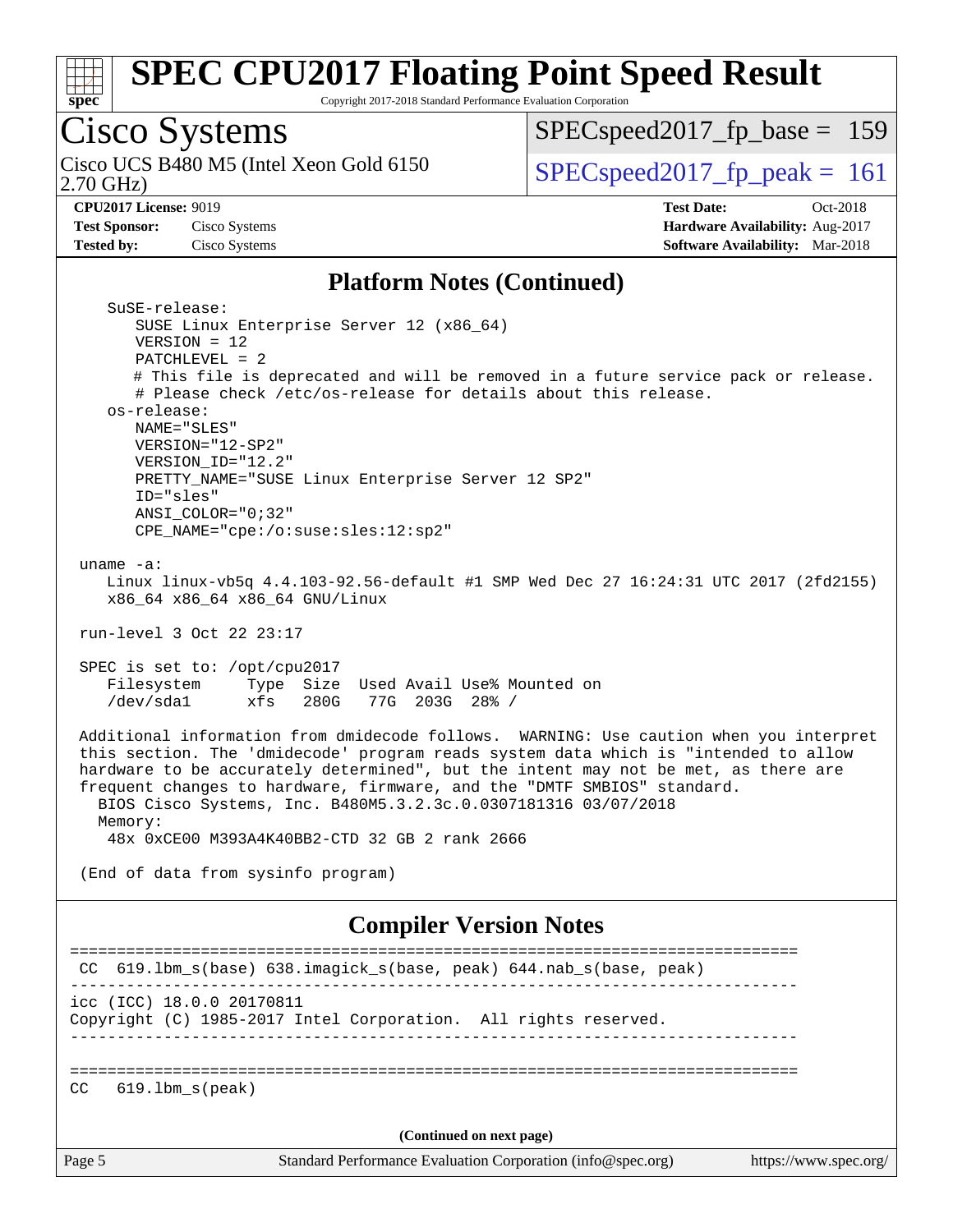

Copyright 2017-2018 Standard Performance Evaluation Corporation

# Cisco Systems<br>Cisco UCS B480 M5 (Intel Xeon Gold 6150)

2.70 GHz)

[SPECspeed2017\\_fp\\_base =](http://www.spec.org/auto/cpu2017/Docs/result-fields.html#SPECspeed2017fpbase) 159

 $SPEC speed2017_fp\_peak = 161$ 

**[CPU2017 License:](http://www.spec.org/auto/cpu2017/Docs/result-fields.html#CPU2017License)** 9019 **[Test Date:](http://www.spec.org/auto/cpu2017/Docs/result-fields.html#TestDate)** Oct-2018 **[Test Sponsor:](http://www.spec.org/auto/cpu2017/Docs/result-fields.html#TestSponsor)** Cisco Systems **[Hardware Availability:](http://www.spec.org/auto/cpu2017/Docs/result-fields.html#HardwareAvailability)** Aug-2017 **[Tested by:](http://www.spec.org/auto/cpu2017/Docs/result-fields.html#Testedby)** Cisco Systems **[Software Availability:](http://www.spec.org/auto/cpu2017/Docs/result-fields.html#SoftwareAvailability)** Mar-2018

#### **[Compiler Version Notes \(Continued\)](http://www.spec.org/auto/cpu2017/Docs/result-fields.html#CompilerVersionNotes)**

| icc (ICC) 18.0.0 20170811<br>Copyright (C) 1985-2017 Intel Corporation. All rights reserved.                                                                                                                                                                                                      |  |  |  |  |  |  |
|---------------------------------------------------------------------------------------------------------------------------------------------------------------------------------------------------------------------------------------------------------------------------------------------------|--|--|--|--|--|--|
| FC 607.cactuBSSN_s(base)                                                                                                                                                                                                                                                                          |  |  |  |  |  |  |
| icpc (ICC) 18.0.0 20170811<br>Copyright (C) 1985-2017 Intel Corporation. All rights reserved.<br>icc (ICC) 18.0.0 20170811<br>Copyright (C) 1985-2017 Intel Corporation. All rights reserved.<br>ifort (IFORT) 18.0.0 20170811<br>Copyright (C) 1985-2017 Intel Corporation. All rights reserved. |  |  |  |  |  |  |
| FC 607.cactuBSSN_s(peak)                                                                                                                                                                                                                                                                          |  |  |  |  |  |  |
| icpc (ICC) 18.0.0 20170811<br>Copyright (C) 1985-2017 Intel Corporation. All rights reserved.<br>icc (ICC) 18.0.0 20170811<br>Copyright (C) 1985-2017 Intel Corporation. All rights reserved.<br>ifort (IFORT) 18.0.0 20170811<br>Copyright (C) 1985-2017 Intel Corporation. All rights reserved. |  |  |  |  |  |  |
| FC 603.bwaves_s(base) 649.fotonik3d_s(base) 654.roms_s(base)                                                                                                                                                                                                                                      |  |  |  |  |  |  |
| ifort (IFORT) 18.0.0 20170811<br>Copyright (C) 1985-2017 Intel Corporation. All rights reserved.                                                                                                                                                                                                  |  |  |  |  |  |  |
| FC 603.bwaves_s(peak) 649.fotonik3d_s(peak) 654.roms_s(peak)<br>ifort (IFORT) 18.0.0 20170811<br>Copyright (C) 1985-2017 Intel Corporation. All rights reserved.                                                                                                                                  |  |  |  |  |  |  |
| CC 621.wrf_s(base) 627.cam4_s(base, peak) 628.pop2_s(base)                                                                                                                                                                                                                                        |  |  |  |  |  |  |
| ifort (IFORT) 18.0.0 20170811<br>Copyright (C) 1985-2017 Intel Corporation. All rights reserved.<br>icc (ICC) 18.0.0 20170811                                                                                                                                                                     |  |  |  |  |  |  |
| (Continued on next page)                                                                                                                                                                                                                                                                          |  |  |  |  |  |  |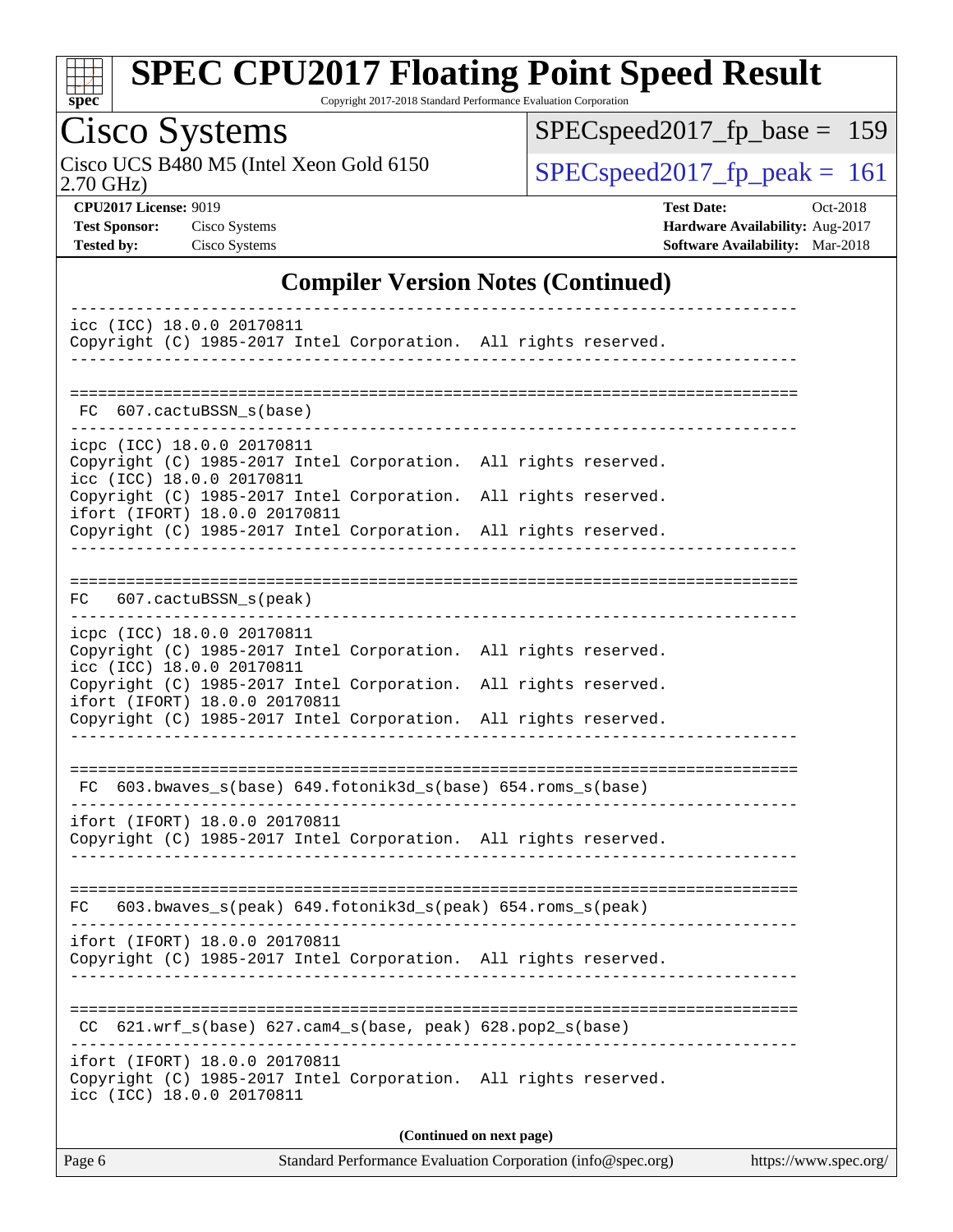

Copyright 2017-2018 Standard Performance Evaluation Corporation

### Cisco Systems

2.70 GHz) Cisco UCS B480 M5 (Intel Xeon Gold 6150  $SPEC speed2017$  fp\_peak = 161

[SPECspeed2017\\_fp\\_base =](http://www.spec.org/auto/cpu2017/Docs/result-fields.html#SPECspeed2017fpbase) 159

**[Test Sponsor:](http://www.spec.org/auto/cpu2017/Docs/result-fields.html#TestSponsor)** Cisco Systems **[Hardware Availability:](http://www.spec.org/auto/cpu2017/Docs/result-fields.html#HardwareAvailability)** Aug-2017

**[CPU2017 License:](http://www.spec.org/auto/cpu2017/Docs/result-fields.html#CPU2017License)** 9019 **[Test Date:](http://www.spec.org/auto/cpu2017/Docs/result-fields.html#TestDate)** Oct-2018 **[Tested by:](http://www.spec.org/auto/cpu2017/Docs/result-fields.html#Testedby)** Cisco Systems **[Software Availability:](http://www.spec.org/auto/cpu2017/Docs/result-fields.html#SoftwareAvailability)** Mar-2018

#### **[Compiler Version Notes \(Continued\)](http://www.spec.org/auto/cpu2017/Docs/result-fields.html#CompilerVersionNotes)**

| Copyright (C) 1985-2017 Intel Corporation. All rights reserved. |  |  |  |
|-----------------------------------------------------------------|--|--|--|

------------------------------------------------------------------------------ ============================================================================== CC 621.wrf\_s(peak) 628.pop2\_s(peak) ----------------------------------------------------------------------------- ifort (IFORT) 18.0.0 20170811 Copyright (C) 1985-2017 Intel Corporation. All rights reserved. icc (ICC) 18.0.0 20170811 Copyright (C) 1985-2017 Intel Corporation. All rights reserved. ------------------------------------------------------------------------------

#### **[Base Compiler Invocation](http://www.spec.org/auto/cpu2017/Docs/result-fields.html#BaseCompilerInvocation)**

[C benchmarks](http://www.spec.org/auto/cpu2017/Docs/result-fields.html#Cbenchmarks): [icc -m64 -std=c11](http://www.spec.org/cpu2017/results/res2018q4/cpu2017-20181030-09443.flags.html#user_CCbase_intel_icc_64bit_c11_33ee0cdaae7deeeab2a9725423ba97205ce30f63b9926c2519791662299b76a0318f32ddfffdc46587804de3178b4f9328c46fa7c2b0cd779d7a61945c91cd35)

[Fortran benchmarks](http://www.spec.org/auto/cpu2017/Docs/result-fields.html#Fortranbenchmarks): [ifort -m64](http://www.spec.org/cpu2017/results/res2018q4/cpu2017-20181030-09443.flags.html#user_FCbase_intel_ifort_64bit_24f2bb282fbaeffd6157abe4f878425411749daecae9a33200eee2bee2fe76f3b89351d69a8130dd5949958ce389cf37ff59a95e7a40d588e8d3a57e0c3fd751)

[Benchmarks using both Fortran and C](http://www.spec.org/auto/cpu2017/Docs/result-fields.html#BenchmarksusingbothFortranandC): [ifort -m64](http://www.spec.org/cpu2017/results/res2018q4/cpu2017-20181030-09443.flags.html#user_CC_FCbase_intel_ifort_64bit_24f2bb282fbaeffd6157abe4f878425411749daecae9a33200eee2bee2fe76f3b89351d69a8130dd5949958ce389cf37ff59a95e7a40d588e8d3a57e0c3fd751) [icc -m64 -std=c11](http://www.spec.org/cpu2017/results/res2018q4/cpu2017-20181030-09443.flags.html#user_CC_FCbase_intel_icc_64bit_c11_33ee0cdaae7deeeab2a9725423ba97205ce30f63b9926c2519791662299b76a0318f32ddfffdc46587804de3178b4f9328c46fa7c2b0cd779d7a61945c91cd35)

[Benchmarks using Fortran, C, and C++:](http://www.spec.org/auto/cpu2017/Docs/result-fields.html#BenchmarksusingFortranCandCXX) [icpc -m64](http://www.spec.org/cpu2017/results/res2018q4/cpu2017-20181030-09443.flags.html#user_CC_CXX_FCbase_intel_icpc_64bit_4ecb2543ae3f1412ef961e0650ca070fec7b7afdcd6ed48761b84423119d1bf6bdf5cad15b44d48e7256388bc77273b966e5eb805aefd121eb22e9299b2ec9d9) [icc -m64 -std=c11](http://www.spec.org/cpu2017/results/res2018q4/cpu2017-20181030-09443.flags.html#user_CC_CXX_FCbase_intel_icc_64bit_c11_33ee0cdaae7deeeab2a9725423ba97205ce30f63b9926c2519791662299b76a0318f32ddfffdc46587804de3178b4f9328c46fa7c2b0cd779d7a61945c91cd35) [ifort -m64](http://www.spec.org/cpu2017/results/res2018q4/cpu2017-20181030-09443.flags.html#user_CC_CXX_FCbase_intel_ifort_64bit_24f2bb282fbaeffd6157abe4f878425411749daecae9a33200eee2bee2fe76f3b89351d69a8130dd5949958ce389cf37ff59a95e7a40d588e8d3a57e0c3fd751)

#### **[Base Portability Flags](http://www.spec.org/auto/cpu2017/Docs/result-fields.html#BasePortabilityFlags)**

 603.bwaves\_s: [-DSPEC\\_LP64](http://www.spec.org/cpu2017/results/res2018q4/cpu2017-20181030-09443.flags.html#suite_basePORTABILITY603_bwaves_s_DSPEC_LP64) 607.cactuBSSN\_s: [-DSPEC\\_LP64](http://www.spec.org/cpu2017/results/res2018q4/cpu2017-20181030-09443.flags.html#suite_basePORTABILITY607_cactuBSSN_s_DSPEC_LP64) 619.lbm\_s: [-DSPEC\\_LP64](http://www.spec.org/cpu2017/results/res2018q4/cpu2017-20181030-09443.flags.html#suite_basePORTABILITY619_lbm_s_DSPEC_LP64) 621.wrf\_s: [-DSPEC\\_LP64](http://www.spec.org/cpu2017/results/res2018q4/cpu2017-20181030-09443.flags.html#suite_basePORTABILITY621_wrf_s_DSPEC_LP64) [-DSPEC\\_CASE\\_FLAG](http://www.spec.org/cpu2017/results/res2018q4/cpu2017-20181030-09443.flags.html#b621.wrf_s_baseCPORTABILITY_DSPEC_CASE_FLAG) [-convert big\\_endian](http://www.spec.org/cpu2017/results/res2018q4/cpu2017-20181030-09443.flags.html#user_baseFPORTABILITY621_wrf_s_convert_big_endian_c3194028bc08c63ac5d04de18c48ce6d347e4e562e8892b8bdbdc0214820426deb8554edfa529a3fb25a586e65a3d812c835984020483e7e73212c4d31a38223) 627.cam4\_s: [-DSPEC\\_LP64](http://www.spec.org/cpu2017/results/res2018q4/cpu2017-20181030-09443.flags.html#suite_basePORTABILITY627_cam4_s_DSPEC_LP64) [-DSPEC\\_CASE\\_FLAG](http://www.spec.org/cpu2017/results/res2018q4/cpu2017-20181030-09443.flags.html#b627.cam4_s_baseCPORTABILITY_DSPEC_CASE_FLAG) 628.pop2\_s: [-DSPEC\\_LP64](http://www.spec.org/cpu2017/results/res2018q4/cpu2017-20181030-09443.flags.html#suite_basePORTABILITY628_pop2_s_DSPEC_LP64) [-DSPEC\\_CASE\\_FLAG](http://www.spec.org/cpu2017/results/res2018q4/cpu2017-20181030-09443.flags.html#b628.pop2_s_baseCPORTABILITY_DSPEC_CASE_FLAG) [-convert big\\_endian](http://www.spec.org/cpu2017/results/res2018q4/cpu2017-20181030-09443.flags.html#user_baseFPORTABILITY628_pop2_s_convert_big_endian_c3194028bc08c63ac5d04de18c48ce6d347e4e562e8892b8bdbdc0214820426deb8554edfa529a3fb25a586e65a3d812c835984020483e7e73212c4d31a38223) [-assume byterecl](http://www.spec.org/cpu2017/results/res2018q4/cpu2017-20181030-09443.flags.html#user_baseFPORTABILITY628_pop2_s_assume_byterecl_7e47d18b9513cf18525430bbf0f2177aa9bf368bc7a059c09b2c06a34b53bd3447c950d3f8d6c70e3faf3a05c8557d66a5798b567902e8849adc142926523472) 638.imagick\_s: [-DSPEC\\_LP64](http://www.spec.org/cpu2017/results/res2018q4/cpu2017-20181030-09443.flags.html#suite_basePORTABILITY638_imagick_s_DSPEC_LP64) 644.nab\_s: [-DSPEC\\_LP64](http://www.spec.org/cpu2017/results/res2018q4/cpu2017-20181030-09443.flags.html#suite_basePORTABILITY644_nab_s_DSPEC_LP64) 649.fotonik3d\_s: [-DSPEC\\_LP64](http://www.spec.org/cpu2017/results/res2018q4/cpu2017-20181030-09443.flags.html#suite_basePORTABILITY649_fotonik3d_s_DSPEC_LP64) 654.roms\_s: [-DSPEC\\_LP64](http://www.spec.org/cpu2017/results/res2018q4/cpu2017-20181030-09443.flags.html#suite_basePORTABILITY654_roms_s_DSPEC_LP64)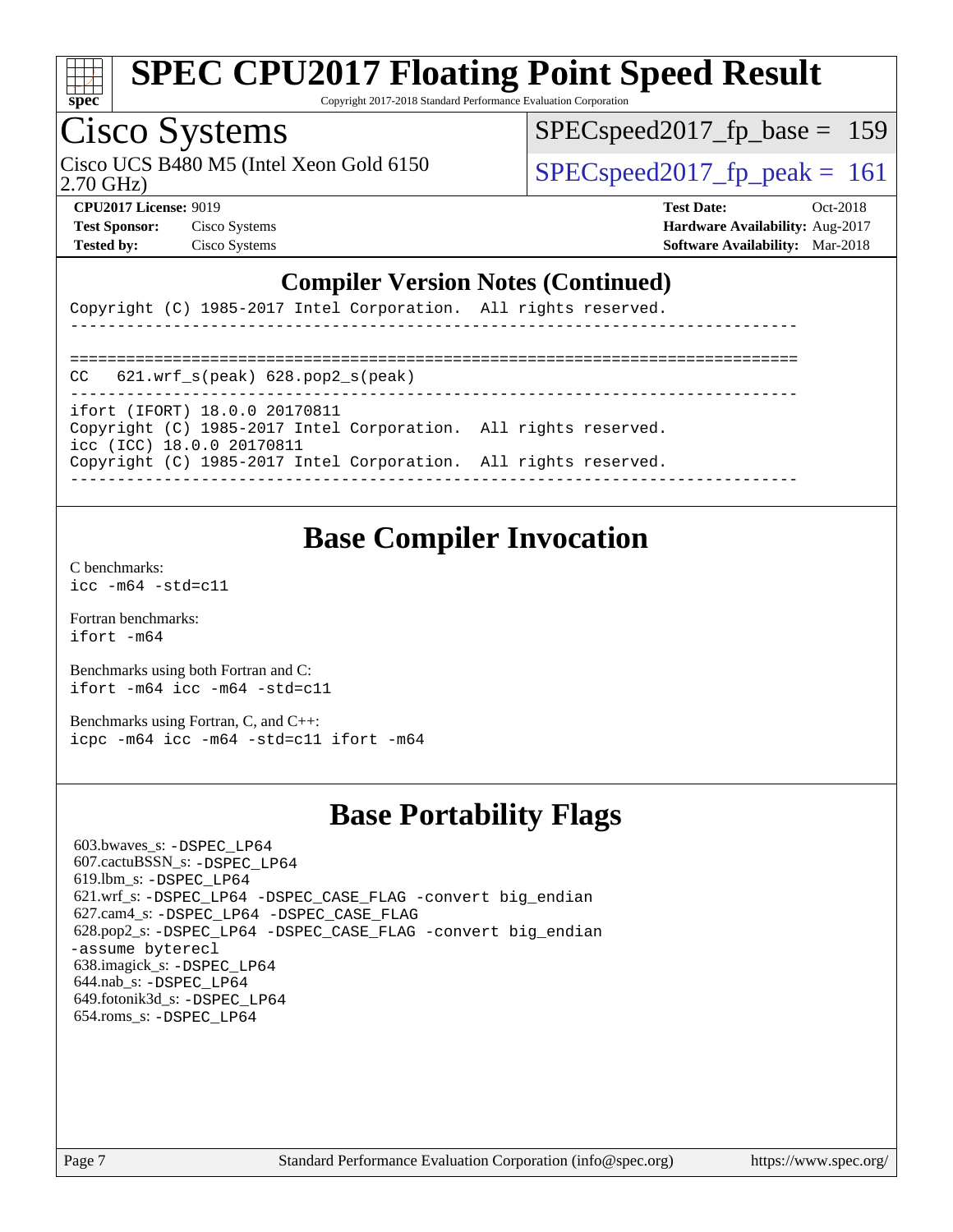

Copyright 2017-2018 Standard Performance Evaluation Corporation

### Cisco Systems

2.70 GHz) Cisco UCS B480 M5 (Intel Xeon Gold 6150  $SPECspeed2017$  fp\_peak = 161

[SPECspeed2017\\_fp\\_base =](http://www.spec.org/auto/cpu2017/Docs/result-fields.html#SPECspeed2017fpbase) 159

**[Test Sponsor:](http://www.spec.org/auto/cpu2017/Docs/result-fields.html#TestSponsor)** Cisco Systems **[Hardware Availability:](http://www.spec.org/auto/cpu2017/Docs/result-fields.html#HardwareAvailability)** Aug-2017 **[Tested by:](http://www.spec.org/auto/cpu2017/Docs/result-fields.html#Testedby)** Cisco Systems **[Software Availability:](http://www.spec.org/auto/cpu2017/Docs/result-fields.html#SoftwareAvailability)** Mar-2018

**[CPU2017 License:](http://www.spec.org/auto/cpu2017/Docs/result-fields.html#CPU2017License)** 9019 **[Test Date:](http://www.spec.org/auto/cpu2017/Docs/result-fields.html#TestDate)** Oct-2018

#### **[Base Optimization Flags](http://www.spec.org/auto/cpu2017/Docs/result-fields.html#BaseOptimizationFlags)**

[C benchmarks](http://www.spec.org/auto/cpu2017/Docs/result-fields.html#Cbenchmarks):

[-xCORE-AVX512](http://www.spec.org/cpu2017/results/res2018q4/cpu2017-20181030-09443.flags.html#user_CCbase_f-xCORE-AVX512) [-ipo](http://www.spec.org/cpu2017/results/res2018q4/cpu2017-20181030-09443.flags.html#user_CCbase_f-ipo) [-O3](http://www.spec.org/cpu2017/results/res2018q4/cpu2017-20181030-09443.flags.html#user_CCbase_f-O3) [-no-prec-div](http://www.spec.org/cpu2017/results/res2018q4/cpu2017-20181030-09443.flags.html#user_CCbase_f-no-prec-div) [-qopt-prefetch](http://www.spec.org/cpu2017/results/res2018q4/cpu2017-20181030-09443.flags.html#user_CCbase_f-qopt-prefetch) [-ffinite-math-only](http://www.spec.org/cpu2017/results/res2018q4/cpu2017-20181030-09443.flags.html#user_CCbase_f_finite_math_only_cb91587bd2077682c4b38af759c288ed7c732db004271a9512da14a4f8007909a5f1427ecbf1a0fb78ff2a814402c6114ac565ca162485bbcae155b5e4258871) [-qopt-mem-layout-trans=3](http://www.spec.org/cpu2017/results/res2018q4/cpu2017-20181030-09443.flags.html#user_CCbase_f-qopt-mem-layout-trans_de80db37974c74b1f0e20d883f0b675c88c3b01e9d123adea9b28688d64333345fb62bc4a798493513fdb68f60282f9a726aa07f478b2f7113531aecce732043) [-qopenmp](http://www.spec.org/cpu2017/results/res2018q4/cpu2017-20181030-09443.flags.html#user_CCbase_qopenmp_16be0c44f24f464004c6784a7acb94aca937f053568ce72f94b139a11c7c168634a55f6653758ddd83bcf7b8463e8028bb0b48b77bcddc6b78d5d95bb1df2967) [-DSPEC\\_OPENMP](http://www.spec.org/cpu2017/results/res2018q4/cpu2017-20181030-09443.flags.html#suite_CCbase_DSPEC_OPENMP) [Fortran benchmarks:](http://www.spec.org/auto/cpu2017/Docs/result-fields.html#Fortranbenchmarks) [-DSPEC\\_OPENMP](http://www.spec.org/cpu2017/results/res2018q4/cpu2017-20181030-09443.flags.html#suite_FCbase_DSPEC_OPENMP) [-xCORE-AVX512](http://www.spec.org/cpu2017/results/res2018q4/cpu2017-20181030-09443.flags.html#user_FCbase_f-xCORE-AVX512) [-ipo](http://www.spec.org/cpu2017/results/res2018q4/cpu2017-20181030-09443.flags.html#user_FCbase_f-ipo) [-O3](http://www.spec.org/cpu2017/results/res2018q4/cpu2017-20181030-09443.flags.html#user_FCbase_f-O3) [-no-prec-div](http://www.spec.org/cpu2017/results/res2018q4/cpu2017-20181030-09443.flags.html#user_FCbase_f-no-prec-div) [-qopt-prefetch](http://www.spec.org/cpu2017/results/res2018q4/cpu2017-20181030-09443.flags.html#user_FCbase_f-qopt-prefetch) [-ffinite-math-only](http://www.spec.org/cpu2017/results/res2018q4/cpu2017-20181030-09443.flags.html#user_FCbase_f_finite_math_only_cb91587bd2077682c4b38af759c288ed7c732db004271a9512da14a4f8007909a5f1427ecbf1a0fb78ff2a814402c6114ac565ca162485bbcae155b5e4258871) [-qopt-mem-layout-trans=3](http://www.spec.org/cpu2017/results/res2018q4/cpu2017-20181030-09443.flags.html#user_FCbase_f-qopt-mem-layout-trans_de80db37974c74b1f0e20d883f0b675c88c3b01e9d123adea9b28688d64333345fb62bc4a798493513fdb68f60282f9a726aa07f478b2f7113531aecce732043) [-qopenmp](http://www.spec.org/cpu2017/results/res2018q4/cpu2017-20181030-09443.flags.html#user_FCbase_qopenmp_16be0c44f24f464004c6784a7acb94aca937f053568ce72f94b139a11c7c168634a55f6653758ddd83bcf7b8463e8028bb0b48b77bcddc6b78d5d95bb1df2967) [-nostandard-realloc-lhs](http://www.spec.org/cpu2017/results/res2018q4/cpu2017-20181030-09443.flags.html#user_FCbase_f_2003_std_realloc_82b4557e90729c0f113870c07e44d33d6f5a304b4f63d4c15d2d0f1fab99f5daaed73bdb9275d9ae411527f28b936061aa8b9c8f2d63842963b95c9dd6426b8a) [-align array32byte](http://www.spec.org/cpu2017/results/res2018q4/cpu2017-20181030-09443.flags.html#user_FCbase_align_array32byte_b982fe038af199962ba9a80c053b8342c548c85b40b8e86eb3cc33dee0d7986a4af373ac2d51c3f7cf710a18d62fdce2948f201cd044323541f22fc0fffc51b6) [Benchmarks using both Fortran and C](http://www.spec.org/auto/cpu2017/Docs/result-fields.html#BenchmarksusingbothFortranandC): [-xCORE-AVX512](http://www.spec.org/cpu2017/results/res2018q4/cpu2017-20181030-09443.flags.html#user_CC_FCbase_f-xCORE-AVX512) [-ipo](http://www.spec.org/cpu2017/results/res2018q4/cpu2017-20181030-09443.flags.html#user_CC_FCbase_f-ipo) [-O3](http://www.spec.org/cpu2017/results/res2018q4/cpu2017-20181030-09443.flags.html#user_CC_FCbase_f-O3) [-no-prec-div](http://www.spec.org/cpu2017/results/res2018q4/cpu2017-20181030-09443.flags.html#user_CC_FCbase_f-no-prec-div) [-qopt-prefetch](http://www.spec.org/cpu2017/results/res2018q4/cpu2017-20181030-09443.flags.html#user_CC_FCbase_f-qopt-prefetch)

[-ffinite-math-only](http://www.spec.org/cpu2017/results/res2018q4/cpu2017-20181030-09443.flags.html#user_CC_FCbase_f_finite_math_only_cb91587bd2077682c4b38af759c288ed7c732db004271a9512da14a4f8007909a5f1427ecbf1a0fb78ff2a814402c6114ac565ca162485bbcae155b5e4258871) [-qopt-mem-layout-trans=3](http://www.spec.org/cpu2017/results/res2018q4/cpu2017-20181030-09443.flags.html#user_CC_FCbase_f-qopt-mem-layout-trans_de80db37974c74b1f0e20d883f0b675c88c3b01e9d123adea9b28688d64333345fb62bc4a798493513fdb68f60282f9a726aa07f478b2f7113531aecce732043) [-qopenmp](http://www.spec.org/cpu2017/results/res2018q4/cpu2017-20181030-09443.flags.html#user_CC_FCbase_qopenmp_16be0c44f24f464004c6784a7acb94aca937f053568ce72f94b139a11c7c168634a55f6653758ddd83bcf7b8463e8028bb0b48b77bcddc6b78d5d95bb1df2967) [-DSPEC\\_OPENMP](http://www.spec.org/cpu2017/results/res2018q4/cpu2017-20181030-09443.flags.html#suite_CC_FCbase_DSPEC_OPENMP) [-nostandard-realloc-lhs](http://www.spec.org/cpu2017/results/res2018q4/cpu2017-20181030-09443.flags.html#user_CC_FCbase_f_2003_std_realloc_82b4557e90729c0f113870c07e44d33d6f5a304b4f63d4c15d2d0f1fab99f5daaed73bdb9275d9ae411527f28b936061aa8b9c8f2d63842963b95c9dd6426b8a) [-align array32byte](http://www.spec.org/cpu2017/results/res2018q4/cpu2017-20181030-09443.flags.html#user_CC_FCbase_align_array32byte_b982fe038af199962ba9a80c053b8342c548c85b40b8e86eb3cc33dee0d7986a4af373ac2d51c3f7cf710a18d62fdce2948f201cd044323541f22fc0fffc51b6)

[Benchmarks using Fortran, C, and C++](http://www.spec.org/auto/cpu2017/Docs/result-fields.html#BenchmarksusingFortranCandCXX):

[-xCORE-AVX512](http://www.spec.org/cpu2017/results/res2018q4/cpu2017-20181030-09443.flags.html#user_CC_CXX_FCbase_f-xCORE-AVX512) [-ipo](http://www.spec.org/cpu2017/results/res2018q4/cpu2017-20181030-09443.flags.html#user_CC_CXX_FCbase_f-ipo) [-O3](http://www.spec.org/cpu2017/results/res2018q4/cpu2017-20181030-09443.flags.html#user_CC_CXX_FCbase_f-O3) [-no-prec-div](http://www.spec.org/cpu2017/results/res2018q4/cpu2017-20181030-09443.flags.html#user_CC_CXX_FCbase_f-no-prec-div) [-qopt-prefetch](http://www.spec.org/cpu2017/results/res2018q4/cpu2017-20181030-09443.flags.html#user_CC_CXX_FCbase_f-qopt-prefetch) [-ffinite-math-only](http://www.spec.org/cpu2017/results/res2018q4/cpu2017-20181030-09443.flags.html#user_CC_CXX_FCbase_f_finite_math_only_cb91587bd2077682c4b38af759c288ed7c732db004271a9512da14a4f8007909a5f1427ecbf1a0fb78ff2a814402c6114ac565ca162485bbcae155b5e4258871) [-qopt-mem-layout-trans=3](http://www.spec.org/cpu2017/results/res2018q4/cpu2017-20181030-09443.flags.html#user_CC_CXX_FCbase_f-qopt-mem-layout-trans_de80db37974c74b1f0e20d883f0b675c88c3b01e9d123adea9b28688d64333345fb62bc4a798493513fdb68f60282f9a726aa07f478b2f7113531aecce732043) [-qopenmp](http://www.spec.org/cpu2017/results/res2018q4/cpu2017-20181030-09443.flags.html#user_CC_CXX_FCbase_qopenmp_16be0c44f24f464004c6784a7acb94aca937f053568ce72f94b139a11c7c168634a55f6653758ddd83bcf7b8463e8028bb0b48b77bcddc6b78d5d95bb1df2967) [-DSPEC\\_OPENMP](http://www.spec.org/cpu2017/results/res2018q4/cpu2017-20181030-09443.flags.html#suite_CC_CXX_FCbase_DSPEC_OPENMP) [-nostandard-realloc-lhs](http://www.spec.org/cpu2017/results/res2018q4/cpu2017-20181030-09443.flags.html#user_CC_CXX_FCbase_f_2003_std_realloc_82b4557e90729c0f113870c07e44d33d6f5a304b4f63d4c15d2d0f1fab99f5daaed73bdb9275d9ae411527f28b936061aa8b9c8f2d63842963b95c9dd6426b8a) [-align array32byte](http://www.spec.org/cpu2017/results/res2018q4/cpu2017-20181030-09443.flags.html#user_CC_CXX_FCbase_align_array32byte_b982fe038af199962ba9a80c053b8342c548c85b40b8e86eb3cc33dee0d7986a4af373ac2d51c3f7cf710a18d62fdce2948f201cd044323541f22fc0fffc51b6)

#### **[Peak Compiler Invocation](http://www.spec.org/auto/cpu2017/Docs/result-fields.html#PeakCompilerInvocation)**

[C benchmarks](http://www.spec.org/auto/cpu2017/Docs/result-fields.html#Cbenchmarks): [icc -m64 -std=c11](http://www.spec.org/cpu2017/results/res2018q4/cpu2017-20181030-09443.flags.html#user_CCpeak_intel_icc_64bit_c11_33ee0cdaae7deeeab2a9725423ba97205ce30f63b9926c2519791662299b76a0318f32ddfffdc46587804de3178b4f9328c46fa7c2b0cd779d7a61945c91cd35)

[Fortran benchmarks](http://www.spec.org/auto/cpu2017/Docs/result-fields.html#Fortranbenchmarks): [ifort -m64](http://www.spec.org/cpu2017/results/res2018q4/cpu2017-20181030-09443.flags.html#user_FCpeak_intel_ifort_64bit_24f2bb282fbaeffd6157abe4f878425411749daecae9a33200eee2bee2fe76f3b89351d69a8130dd5949958ce389cf37ff59a95e7a40d588e8d3a57e0c3fd751)

[Benchmarks using both Fortran and C](http://www.spec.org/auto/cpu2017/Docs/result-fields.html#BenchmarksusingbothFortranandC): [ifort -m64](http://www.spec.org/cpu2017/results/res2018q4/cpu2017-20181030-09443.flags.html#user_CC_FCpeak_intel_ifort_64bit_24f2bb282fbaeffd6157abe4f878425411749daecae9a33200eee2bee2fe76f3b89351d69a8130dd5949958ce389cf37ff59a95e7a40d588e8d3a57e0c3fd751) [icc -m64 -std=c11](http://www.spec.org/cpu2017/results/res2018q4/cpu2017-20181030-09443.flags.html#user_CC_FCpeak_intel_icc_64bit_c11_33ee0cdaae7deeeab2a9725423ba97205ce30f63b9926c2519791662299b76a0318f32ddfffdc46587804de3178b4f9328c46fa7c2b0cd779d7a61945c91cd35)

[Benchmarks using Fortran, C, and C++:](http://www.spec.org/auto/cpu2017/Docs/result-fields.html#BenchmarksusingFortranCandCXX) [icpc -m64](http://www.spec.org/cpu2017/results/res2018q4/cpu2017-20181030-09443.flags.html#user_CC_CXX_FCpeak_intel_icpc_64bit_4ecb2543ae3f1412ef961e0650ca070fec7b7afdcd6ed48761b84423119d1bf6bdf5cad15b44d48e7256388bc77273b966e5eb805aefd121eb22e9299b2ec9d9) [icc -m64 -std=c11](http://www.spec.org/cpu2017/results/res2018q4/cpu2017-20181030-09443.flags.html#user_CC_CXX_FCpeak_intel_icc_64bit_c11_33ee0cdaae7deeeab2a9725423ba97205ce30f63b9926c2519791662299b76a0318f32ddfffdc46587804de3178b4f9328c46fa7c2b0cd779d7a61945c91cd35) [ifort -m64](http://www.spec.org/cpu2017/results/res2018q4/cpu2017-20181030-09443.flags.html#user_CC_CXX_FCpeak_intel_ifort_64bit_24f2bb282fbaeffd6157abe4f878425411749daecae9a33200eee2bee2fe76f3b89351d69a8130dd5949958ce389cf37ff59a95e7a40d588e8d3a57e0c3fd751)

### **[Peak Portability Flags](http://www.spec.org/auto/cpu2017/Docs/result-fields.html#PeakPortabilityFlags)**

Same as Base Portability Flags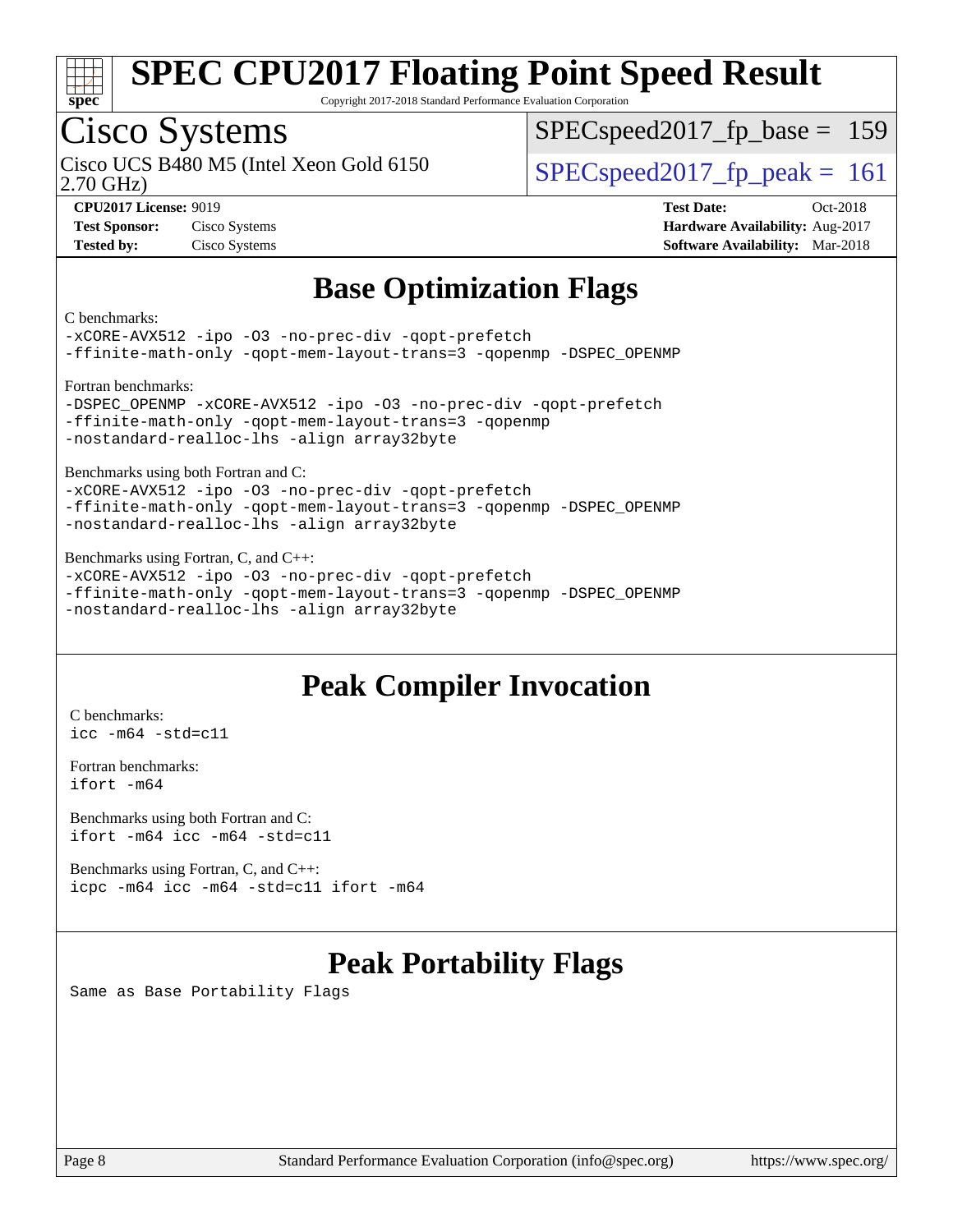

Copyright 2017-2018 Standard Performance Evaluation Corporation

### Cisco Systems

2.70 GHz) Cisco UCS B480 M5 (Intel Xeon Gold 6150  $SPEC speed2017$  fp\_peak = 161

SPECspeed2017 fp base =  $159$ 

**[CPU2017 License:](http://www.spec.org/auto/cpu2017/Docs/result-fields.html#CPU2017License)** 9019 **[Test Date:](http://www.spec.org/auto/cpu2017/Docs/result-fields.html#TestDate)** Oct-2018 **[Test Sponsor:](http://www.spec.org/auto/cpu2017/Docs/result-fields.html#TestSponsor)** Cisco Systems **[Hardware Availability:](http://www.spec.org/auto/cpu2017/Docs/result-fields.html#HardwareAvailability)** Aug-2017 **[Tested by:](http://www.spec.org/auto/cpu2017/Docs/result-fields.html#Testedby)** Cisco Systems **[Software Availability:](http://www.spec.org/auto/cpu2017/Docs/result-fields.html#SoftwareAvailability)** Mar-2018

### **[Peak Optimization Flags](http://www.spec.org/auto/cpu2017/Docs/result-fields.html#PeakOptimizationFlags)**

[C benchmarks:](http://www.spec.org/auto/cpu2017/Docs/result-fields.html#Cbenchmarks)

 619.lbm\_s: [-prof-gen](http://www.spec.org/cpu2017/results/res2018q4/cpu2017-20181030-09443.flags.html#user_peakPASS1_CFLAGSPASS1_LDFLAGS619_lbm_s_prof_gen_5aa4926d6013ddb2a31985c654b3eb18169fc0c6952a63635c234f711e6e63dd76e94ad52365559451ec499a2cdb89e4dc58ba4c67ef54ca681ffbe1461d6b36)(pass 1) [-prof-use](http://www.spec.org/cpu2017/results/res2018q4/cpu2017-20181030-09443.flags.html#user_peakPASS2_CFLAGSPASS2_LDFLAGS619_lbm_s_prof_use_1a21ceae95f36a2b53c25747139a6c16ca95bd9def2a207b4f0849963b97e94f5260e30a0c64f4bb623698870e679ca08317ef8150905d41bd88c6f78df73f19)(pass 2) [-O2](http://www.spec.org/cpu2017/results/res2018q4/cpu2017-20181030-09443.flags.html#user_peakPASS1_COPTIMIZE619_lbm_s_f-O2) [-xCORE-AVX512](http://www.spec.org/cpu2017/results/res2018q4/cpu2017-20181030-09443.flags.html#user_peakPASS2_COPTIMIZE619_lbm_s_f-xCORE-AVX512) [-qopt-prefetch](http://www.spec.org/cpu2017/results/res2018q4/cpu2017-20181030-09443.flags.html#user_peakPASS1_COPTIMIZEPASS2_COPTIMIZE619_lbm_s_f-qopt-prefetch) [-ipo](http://www.spec.org/cpu2017/results/res2018q4/cpu2017-20181030-09443.flags.html#user_peakPASS2_COPTIMIZE619_lbm_s_f-ipo) [-O3](http://www.spec.org/cpu2017/results/res2018q4/cpu2017-20181030-09443.flags.html#user_peakPASS2_COPTIMIZE619_lbm_s_f-O3) [-ffinite-math-only](http://www.spec.org/cpu2017/results/res2018q4/cpu2017-20181030-09443.flags.html#user_peakPASS1_COPTIMIZEPASS2_COPTIMIZE619_lbm_s_f_finite_math_only_cb91587bd2077682c4b38af759c288ed7c732db004271a9512da14a4f8007909a5f1427ecbf1a0fb78ff2a814402c6114ac565ca162485bbcae155b5e4258871) [-no-prec-div](http://www.spec.org/cpu2017/results/res2018q4/cpu2017-20181030-09443.flags.html#user_peakPASS2_COPTIMIZE619_lbm_s_f-no-prec-div) [-qopt-mem-layout-trans=3](http://www.spec.org/cpu2017/results/res2018q4/cpu2017-20181030-09443.flags.html#user_peakPASS1_COPTIMIZEPASS2_COPTIMIZE619_lbm_s_f-qopt-mem-layout-trans_de80db37974c74b1f0e20d883f0b675c88c3b01e9d123adea9b28688d64333345fb62bc4a798493513fdb68f60282f9a726aa07f478b2f7113531aecce732043) [-DSPEC\\_SUPPRESS\\_OPENMP](http://www.spec.org/cpu2017/results/res2018q4/cpu2017-20181030-09443.flags.html#suite_peakPASS1_COPTIMIZE619_lbm_s_DSPEC_SUPPRESS_OPENMP) [-qopenmp](http://www.spec.org/cpu2017/results/res2018q4/cpu2017-20181030-09443.flags.html#user_peakPASS2_COPTIMIZE619_lbm_s_qopenmp_16be0c44f24f464004c6784a7acb94aca937f053568ce72f94b139a11c7c168634a55f6653758ddd83bcf7b8463e8028bb0b48b77bcddc6b78d5d95bb1df2967) [-DSPEC\\_OPENMP](http://www.spec.org/cpu2017/results/res2018q4/cpu2017-20181030-09443.flags.html#suite_peakPASS2_COPTIMIZE619_lbm_s_DSPEC_OPENMP) 638.imagick\_s: [-xCORE-AVX512](http://www.spec.org/cpu2017/results/res2018q4/cpu2017-20181030-09443.flags.html#user_peakCOPTIMIZE638_imagick_s_f-xCORE-AVX512) [-ipo](http://www.spec.org/cpu2017/results/res2018q4/cpu2017-20181030-09443.flags.html#user_peakCOPTIMIZE638_imagick_s_f-ipo) [-O3](http://www.spec.org/cpu2017/results/res2018q4/cpu2017-20181030-09443.flags.html#user_peakCOPTIMIZE638_imagick_s_f-O3) [-no-prec-div](http://www.spec.org/cpu2017/results/res2018q4/cpu2017-20181030-09443.flags.html#user_peakCOPTIMIZE638_imagick_s_f-no-prec-div) [-qopt-prefetch](http://www.spec.org/cpu2017/results/res2018q4/cpu2017-20181030-09443.flags.html#user_peakCOPTIMIZE638_imagick_s_f-qopt-prefetch) [-ffinite-math-only](http://www.spec.org/cpu2017/results/res2018q4/cpu2017-20181030-09443.flags.html#user_peakCOPTIMIZE638_imagick_s_f_finite_math_only_cb91587bd2077682c4b38af759c288ed7c732db004271a9512da14a4f8007909a5f1427ecbf1a0fb78ff2a814402c6114ac565ca162485bbcae155b5e4258871) [-qopt-mem-layout-trans=3](http://www.spec.org/cpu2017/results/res2018q4/cpu2017-20181030-09443.flags.html#user_peakCOPTIMIZE638_imagick_s_f-qopt-mem-layout-trans_de80db37974c74b1f0e20d883f0b675c88c3b01e9d123adea9b28688d64333345fb62bc4a798493513fdb68f60282f9a726aa07f478b2f7113531aecce732043) [-qopenmp](http://www.spec.org/cpu2017/results/res2018q4/cpu2017-20181030-09443.flags.html#user_peakCOPTIMIZE638_imagick_s_qopenmp_16be0c44f24f464004c6784a7acb94aca937f053568ce72f94b139a11c7c168634a55f6653758ddd83bcf7b8463e8028bb0b48b77bcddc6b78d5d95bb1df2967) [-DSPEC\\_OPENMP](http://www.spec.org/cpu2017/results/res2018q4/cpu2017-20181030-09443.flags.html#suite_peakCOPTIMIZE638_imagick_s_DSPEC_OPENMP) 644.nab\_s: Same as 638.imagick\_s [Fortran benchmarks](http://www.spec.org/auto/cpu2017/Docs/result-fields.html#Fortranbenchmarks): [-prof-gen](http://www.spec.org/cpu2017/results/res2018q4/cpu2017-20181030-09443.flags.html#user_FCpeak_prof_gen_5aa4926d6013ddb2a31985c654b3eb18169fc0c6952a63635c234f711e6e63dd76e94ad52365559451ec499a2cdb89e4dc58ba4c67ef54ca681ffbe1461d6b36)(pass 1) [-prof-use](http://www.spec.org/cpu2017/results/res2018q4/cpu2017-20181030-09443.flags.html#user_FCpeak_prof_use_1a21ceae95f36a2b53c25747139a6c16ca95bd9def2a207b4f0849963b97e94f5260e30a0c64f4bb623698870e679ca08317ef8150905d41bd88c6f78df73f19)(pass 2) [-DSPEC\\_SUPPRESS\\_OPENMP](http://www.spec.org/cpu2017/results/res2018q4/cpu2017-20181030-09443.flags.html#suite_FCpeak_DSPEC_SUPPRESS_OPENMP) [-DSPEC\\_OPENMP](http://www.spec.org/cpu2017/results/res2018q4/cpu2017-20181030-09443.flags.html#suite_FCpeak_DSPEC_OPENMP) [-O2](http://www.spec.org/cpu2017/results/res2018q4/cpu2017-20181030-09443.flags.html#user_FCpeak_f-O2) [-xCORE-AVX512](http://www.spec.org/cpu2017/results/res2018q4/cpu2017-20181030-09443.flags.html#user_FCpeak_f-xCORE-AVX512) [-qopt-prefetch](http://www.spec.org/cpu2017/results/res2018q4/cpu2017-20181030-09443.flags.html#user_FCpeak_f-qopt-prefetch) [-ipo](http://www.spec.org/cpu2017/results/res2018q4/cpu2017-20181030-09443.flags.html#user_FCpeak_f-ipo) [-O3](http://www.spec.org/cpu2017/results/res2018q4/cpu2017-20181030-09443.flags.html#user_FCpeak_f-O3) [-ffinite-math-only](http://www.spec.org/cpu2017/results/res2018q4/cpu2017-20181030-09443.flags.html#user_FCpeak_f_finite_math_only_cb91587bd2077682c4b38af759c288ed7c732db004271a9512da14a4f8007909a5f1427ecbf1a0fb78ff2a814402c6114ac565ca162485bbcae155b5e4258871) [-no-prec-div](http://www.spec.org/cpu2017/results/res2018q4/cpu2017-20181030-09443.flags.html#user_FCpeak_f-no-prec-div) [-qopt-mem-layout-trans=3](http://www.spec.org/cpu2017/results/res2018q4/cpu2017-20181030-09443.flags.html#user_FCpeak_f-qopt-mem-layout-trans_de80db37974c74b1f0e20d883f0b675c88c3b01e9d123adea9b28688d64333345fb62bc4a798493513fdb68f60282f9a726aa07f478b2f7113531aecce732043) [-qopenmp](http://www.spec.org/cpu2017/results/res2018q4/cpu2017-20181030-09443.flags.html#user_FCpeak_qopenmp_16be0c44f24f464004c6784a7acb94aca937f053568ce72f94b139a11c7c168634a55f6653758ddd83bcf7b8463e8028bb0b48b77bcddc6b78d5d95bb1df2967) [-nostandard-realloc-lhs](http://www.spec.org/cpu2017/results/res2018q4/cpu2017-20181030-09443.flags.html#user_FCpeak_f_2003_std_realloc_82b4557e90729c0f113870c07e44d33d6f5a304b4f63d4c15d2d0f1fab99f5daaed73bdb9275d9ae411527f28b936061aa8b9c8f2d63842963b95c9dd6426b8a) [-align array32byte](http://www.spec.org/cpu2017/results/res2018q4/cpu2017-20181030-09443.flags.html#user_FCpeak_align_array32byte_b982fe038af199962ba9a80c053b8342c548c85b40b8e86eb3cc33dee0d7986a4af373ac2d51c3f7cf710a18d62fdce2948f201cd044323541f22fc0fffc51b6) [Benchmarks using both Fortran and C:](http://www.spec.org/auto/cpu2017/Docs/result-fields.html#BenchmarksusingbothFortranandC) 621.wrf\_s: [-prof-gen](http://www.spec.org/cpu2017/results/res2018q4/cpu2017-20181030-09443.flags.html#user_peakPASS1_CFLAGSPASS1_FFLAGSPASS1_LDFLAGS621_wrf_s_prof_gen_5aa4926d6013ddb2a31985c654b3eb18169fc0c6952a63635c234f711e6e63dd76e94ad52365559451ec499a2cdb89e4dc58ba4c67ef54ca681ffbe1461d6b36)(pass 1) [-prof-use](http://www.spec.org/cpu2017/results/res2018q4/cpu2017-20181030-09443.flags.html#user_peakPASS2_CFLAGSPASS2_FFLAGSPASS2_LDFLAGS621_wrf_s_prof_use_1a21ceae95f36a2b53c25747139a6c16ca95bd9def2a207b4f0849963b97e94f5260e30a0c64f4bb623698870e679ca08317ef8150905d41bd88c6f78df73f19)(pass 2) [-O2](http://www.spec.org/cpu2017/results/res2018q4/cpu2017-20181030-09443.flags.html#user_peakPASS1_COPTIMIZEPASS1_FOPTIMIZE621_wrf_s_f-O2) [-xCORE-AVX512](http://www.spec.org/cpu2017/results/res2018q4/cpu2017-20181030-09443.flags.html#user_peakPASS2_COPTIMIZEPASS2_FOPTIMIZE621_wrf_s_f-xCORE-AVX512) [-qopt-prefetch](http://www.spec.org/cpu2017/results/res2018q4/cpu2017-20181030-09443.flags.html#user_peakPASS1_COPTIMIZEPASS1_FOPTIMIZEPASS2_COPTIMIZEPASS2_FOPTIMIZE621_wrf_s_f-qopt-prefetch) [-ipo](http://www.spec.org/cpu2017/results/res2018q4/cpu2017-20181030-09443.flags.html#user_peakPASS2_COPTIMIZEPASS2_FOPTIMIZE621_wrf_s_f-ipo) [-O3](http://www.spec.org/cpu2017/results/res2018q4/cpu2017-20181030-09443.flags.html#user_peakPASS2_COPTIMIZEPASS2_FOPTIMIZE621_wrf_s_f-O3) [-ffinite-math-only](http://www.spec.org/cpu2017/results/res2018q4/cpu2017-20181030-09443.flags.html#user_peakPASS1_COPTIMIZEPASS1_FOPTIMIZEPASS2_COPTIMIZEPASS2_FOPTIMIZE621_wrf_s_f_finite_math_only_cb91587bd2077682c4b38af759c288ed7c732db004271a9512da14a4f8007909a5f1427ecbf1a0fb78ff2a814402c6114ac565ca162485bbcae155b5e4258871) [-no-prec-div](http://www.spec.org/cpu2017/results/res2018q4/cpu2017-20181030-09443.flags.html#user_peakPASS2_COPTIMIZEPASS2_FOPTIMIZE621_wrf_s_f-no-prec-div) [-qopt-mem-layout-trans=3](http://www.spec.org/cpu2017/results/res2018q4/cpu2017-20181030-09443.flags.html#user_peakPASS1_COPTIMIZEPASS1_FOPTIMIZEPASS2_COPTIMIZEPASS2_FOPTIMIZE621_wrf_s_f-qopt-mem-layout-trans_de80db37974c74b1f0e20d883f0b675c88c3b01e9d123adea9b28688d64333345fb62bc4a798493513fdb68f60282f9a726aa07f478b2f7113531aecce732043) [-DSPEC\\_SUPPRESS\\_OPENMP](http://www.spec.org/cpu2017/results/res2018q4/cpu2017-20181030-09443.flags.html#suite_peakPASS1_COPTIMIZEPASS1_FOPTIMIZE621_wrf_s_DSPEC_SUPPRESS_OPENMP) [-qopenmp](http://www.spec.org/cpu2017/results/res2018q4/cpu2017-20181030-09443.flags.html#user_peakPASS2_COPTIMIZEPASS2_FOPTIMIZE621_wrf_s_qopenmp_16be0c44f24f464004c6784a7acb94aca937f053568ce72f94b139a11c7c168634a55f6653758ddd83bcf7b8463e8028bb0b48b77bcddc6b78d5d95bb1df2967) [-DSPEC\\_OPENMP](http://www.spec.org/cpu2017/results/res2018q4/cpu2017-20181030-09443.flags.html#suite_peakPASS2_COPTIMIZEPASS2_FOPTIMIZE621_wrf_s_DSPEC_OPENMP) [-nostandard-realloc-lhs](http://www.spec.org/cpu2017/results/res2018q4/cpu2017-20181030-09443.flags.html#user_peakEXTRA_FOPTIMIZE621_wrf_s_f_2003_std_realloc_82b4557e90729c0f113870c07e44d33d6f5a304b4f63d4c15d2d0f1fab99f5daaed73bdb9275d9ae411527f28b936061aa8b9c8f2d63842963b95c9dd6426b8a) [-align array32byte](http://www.spec.org/cpu2017/results/res2018q4/cpu2017-20181030-09443.flags.html#user_peakEXTRA_FOPTIMIZE621_wrf_s_align_array32byte_b982fe038af199962ba9a80c053b8342c548c85b40b8e86eb3cc33dee0d7986a4af373ac2d51c3f7cf710a18d62fdce2948f201cd044323541f22fc0fffc51b6) 627.cam4\_s: [-xCORE-AVX512](http://www.spec.org/cpu2017/results/res2018q4/cpu2017-20181030-09443.flags.html#user_peakCOPTIMIZEFOPTIMIZE627_cam4_s_f-xCORE-AVX512) [-ipo](http://www.spec.org/cpu2017/results/res2018q4/cpu2017-20181030-09443.flags.html#user_peakCOPTIMIZEFOPTIMIZE627_cam4_s_f-ipo) [-O3](http://www.spec.org/cpu2017/results/res2018q4/cpu2017-20181030-09443.flags.html#user_peakCOPTIMIZEFOPTIMIZE627_cam4_s_f-O3) [-no-prec-div](http://www.spec.org/cpu2017/results/res2018q4/cpu2017-20181030-09443.flags.html#user_peakCOPTIMIZEFOPTIMIZE627_cam4_s_f-no-prec-div) [-qopt-prefetch](http://www.spec.org/cpu2017/results/res2018q4/cpu2017-20181030-09443.flags.html#user_peakCOPTIMIZEFOPTIMIZE627_cam4_s_f-qopt-prefetch) [-ffinite-math-only](http://www.spec.org/cpu2017/results/res2018q4/cpu2017-20181030-09443.flags.html#user_peakCOPTIMIZEFOPTIMIZE627_cam4_s_f_finite_math_only_cb91587bd2077682c4b38af759c288ed7c732db004271a9512da14a4f8007909a5f1427ecbf1a0fb78ff2a814402c6114ac565ca162485bbcae155b5e4258871) [-qopt-mem-layout-trans=3](http://www.spec.org/cpu2017/results/res2018q4/cpu2017-20181030-09443.flags.html#user_peakCOPTIMIZEFOPTIMIZE627_cam4_s_f-qopt-mem-layout-trans_de80db37974c74b1f0e20d883f0b675c88c3b01e9d123adea9b28688d64333345fb62bc4a798493513fdb68f60282f9a726aa07f478b2f7113531aecce732043) [-qopenmp](http://www.spec.org/cpu2017/results/res2018q4/cpu2017-20181030-09443.flags.html#user_peakCOPTIMIZEFOPTIMIZE627_cam4_s_qopenmp_16be0c44f24f464004c6784a7acb94aca937f053568ce72f94b139a11c7c168634a55f6653758ddd83bcf7b8463e8028bb0b48b77bcddc6b78d5d95bb1df2967) [-DSPEC\\_OPENMP](http://www.spec.org/cpu2017/results/res2018q4/cpu2017-20181030-09443.flags.html#suite_peakCOPTIMIZEFOPTIMIZE627_cam4_s_DSPEC_OPENMP) [-nostandard-realloc-lhs](http://www.spec.org/cpu2017/results/res2018q4/cpu2017-20181030-09443.flags.html#user_peakEXTRA_FOPTIMIZE627_cam4_s_f_2003_std_realloc_82b4557e90729c0f113870c07e44d33d6f5a304b4f63d4c15d2d0f1fab99f5daaed73bdb9275d9ae411527f28b936061aa8b9c8f2d63842963b95c9dd6426b8a) [-align array32byte](http://www.spec.org/cpu2017/results/res2018q4/cpu2017-20181030-09443.flags.html#user_peakEXTRA_FOPTIMIZE627_cam4_s_align_array32byte_b982fe038af199962ba9a80c053b8342c548c85b40b8e86eb3cc33dee0d7986a4af373ac2d51c3f7cf710a18d62fdce2948f201cd044323541f22fc0fffc51b6) 628.pop2\_s: Same as 621.wrf\_s [Benchmarks using Fortran, C, and C++:](http://www.spec.org/auto/cpu2017/Docs/result-fields.html#BenchmarksusingFortranCandCXX) [-prof-gen](http://www.spec.org/cpu2017/results/res2018q4/cpu2017-20181030-09443.flags.html#user_CC_CXX_FCpeak_prof_gen_5aa4926d6013ddb2a31985c654b3eb18169fc0c6952a63635c234f711e6e63dd76e94ad52365559451ec499a2cdb89e4dc58ba4c67ef54ca681ffbe1461d6b36)(pass 1) [-prof-use](http://www.spec.org/cpu2017/results/res2018q4/cpu2017-20181030-09443.flags.html#user_CC_CXX_FCpeak_prof_use_1a21ceae95f36a2b53c25747139a6c16ca95bd9def2a207b4f0849963b97e94f5260e30a0c64f4bb623698870e679ca08317ef8150905d41bd88c6f78df73f19)(pass 2) [-O2](http://www.spec.org/cpu2017/results/res2018q4/cpu2017-20181030-09443.flags.html#user_CC_CXX_FCpeak_f-O2) [-xCORE-AVX512](http://www.spec.org/cpu2017/results/res2018q4/cpu2017-20181030-09443.flags.html#user_CC_CXX_FCpeak_f-xCORE-AVX512) [-qopt-prefetch](http://www.spec.org/cpu2017/results/res2018q4/cpu2017-20181030-09443.flags.html#user_CC_CXX_FCpeak_f-qopt-prefetch) [-ipo](http://www.spec.org/cpu2017/results/res2018q4/cpu2017-20181030-09443.flags.html#user_CC_CXX_FCpeak_f-ipo) [-O3](http://www.spec.org/cpu2017/results/res2018q4/cpu2017-20181030-09443.flags.html#user_CC_CXX_FCpeak_f-O3) [-ffinite-math-only](http://www.spec.org/cpu2017/results/res2018q4/cpu2017-20181030-09443.flags.html#user_CC_CXX_FCpeak_f_finite_math_only_cb91587bd2077682c4b38af759c288ed7c732db004271a9512da14a4f8007909a5f1427ecbf1a0fb78ff2a814402c6114ac565ca162485bbcae155b5e4258871) [-no-prec-div](http://www.spec.org/cpu2017/results/res2018q4/cpu2017-20181030-09443.flags.html#user_CC_CXX_FCpeak_f-no-prec-div) [-qopt-mem-layout-trans=3](http://www.spec.org/cpu2017/results/res2018q4/cpu2017-20181030-09443.flags.html#user_CC_CXX_FCpeak_f-qopt-mem-layout-trans_de80db37974c74b1f0e20d883f0b675c88c3b01e9d123adea9b28688d64333345fb62bc4a798493513fdb68f60282f9a726aa07f478b2f7113531aecce732043) [-DSPEC\\_SUPPRESS\\_OPENMP](http://www.spec.org/cpu2017/results/res2018q4/cpu2017-20181030-09443.flags.html#suite_CC_CXX_FCpeak_DSPEC_SUPPRESS_OPENMP) [-qopenmp](http://www.spec.org/cpu2017/results/res2018q4/cpu2017-20181030-09443.flags.html#user_CC_CXX_FCpeak_qopenmp_16be0c44f24f464004c6784a7acb94aca937f053568ce72f94b139a11c7c168634a55f6653758ddd83bcf7b8463e8028bb0b48b77bcddc6b78d5d95bb1df2967) [-DSPEC\\_OPENMP](http://www.spec.org/cpu2017/results/res2018q4/cpu2017-20181030-09443.flags.html#suite_CC_CXX_FCpeak_DSPEC_OPENMP) [-nostandard-realloc-lhs](http://www.spec.org/cpu2017/results/res2018q4/cpu2017-20181030-09443.flags.html#user_CC_CXX_FCpeak_f_2003_std_realloc_82b4557e90729c0f113870c07e44d33d6f5a304b4f63d4c15d2d0f1fab99f5daaed73bdb9275d9ae411527f28b936061aa8b9c8f2d63842963b95c9dd6426b8a) [-align array32byte](http://www.spec.org/cpu2017/results/res2018q4/cpu2017-20181030-09443.flags.html#user_CC_CXX_FCpeak_align_array32byte_b982fe038af199962ba9a80c053b8342c548c85b40b8e86eb3cc33dee0d7986a4af373ac2d51c3f7cf710a18d62fdce2948f201cd044323541f22fc0fffc51b6) The flags files that were used to format this result can be browsed at <http://www.spec.org/cpu2017/flags/Intel-ic18.0-official-linux64.2017-12-21.html> <http://www.spec.org/cpu2017/flags/Cisco-Platform-Settings-V1.2-revH.html>

You can also download the XML flags sources by saving the following links: <http://www.spec.org/cpu2017/flags/Intel-ic18.0-official-linux64.2017-12-21.xml> <http://www.spec.org/cpu2017/flags/Cisco-Platform-Settings-V1.2-revH.xml>

Page 9 Standard Performance Evaluation Corporation [\(info@spec.org\)](mailto:info@spec.org) <https://www.spec.org/>